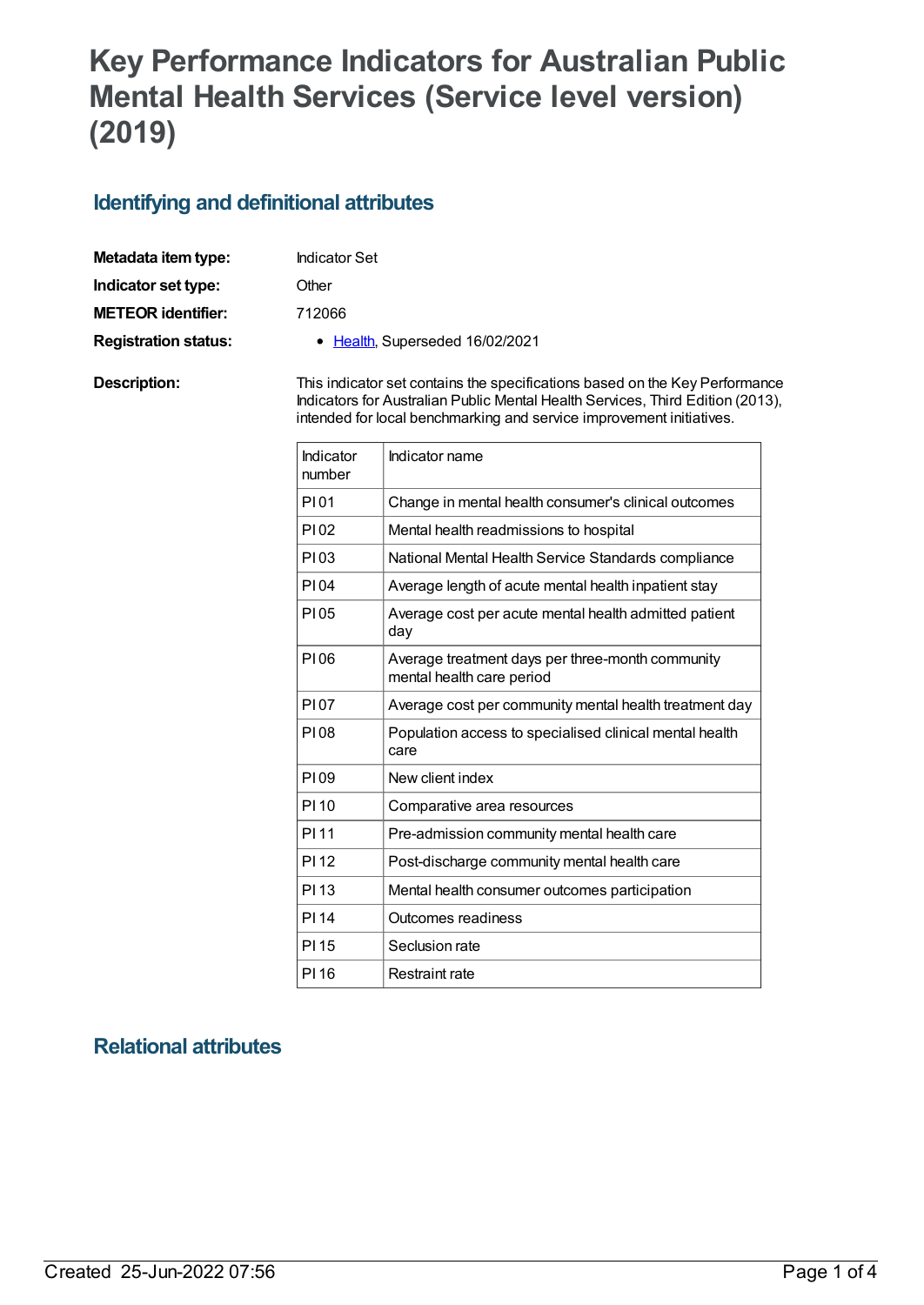See also Key [Performance](https://meteor.aihw.gov.au/content/709376) Indicators for Australian Public Mental Health Services (2019)

• [Health](https://meteor.aihw.gov.au/RegistrationAuthority/12), Superseded 16/02/2021

See also Key [Performance](https://meteor.aihw.gov.au/content/709378) Indicators for Australian Public Mental Health Services (Jurisdictional level version) (2019)

• [Health](https://meteor.aihw.gov.au/RegistrationAuthority/12), Superseded 16/02/2021

Supersedes Key [Performance](https://meteor.aihw.gov.au/content/693108) Indicators for Australian Public Mental Health Services (Service level version) (2018)

• [Health](https://meteor.aihw.gov.au/RegistrationAuthority/12), Superseded 16/02/2021

Has been superseded by Key [Performance](https://meteor.aihw.gov.au/content/720490) Indicators for Australian Public Mental Health Services (Service level version) (2020–)

• [Health](https://meteor.aihw.gov.au/RegistrationAuthority/12), Standard 13/01/2021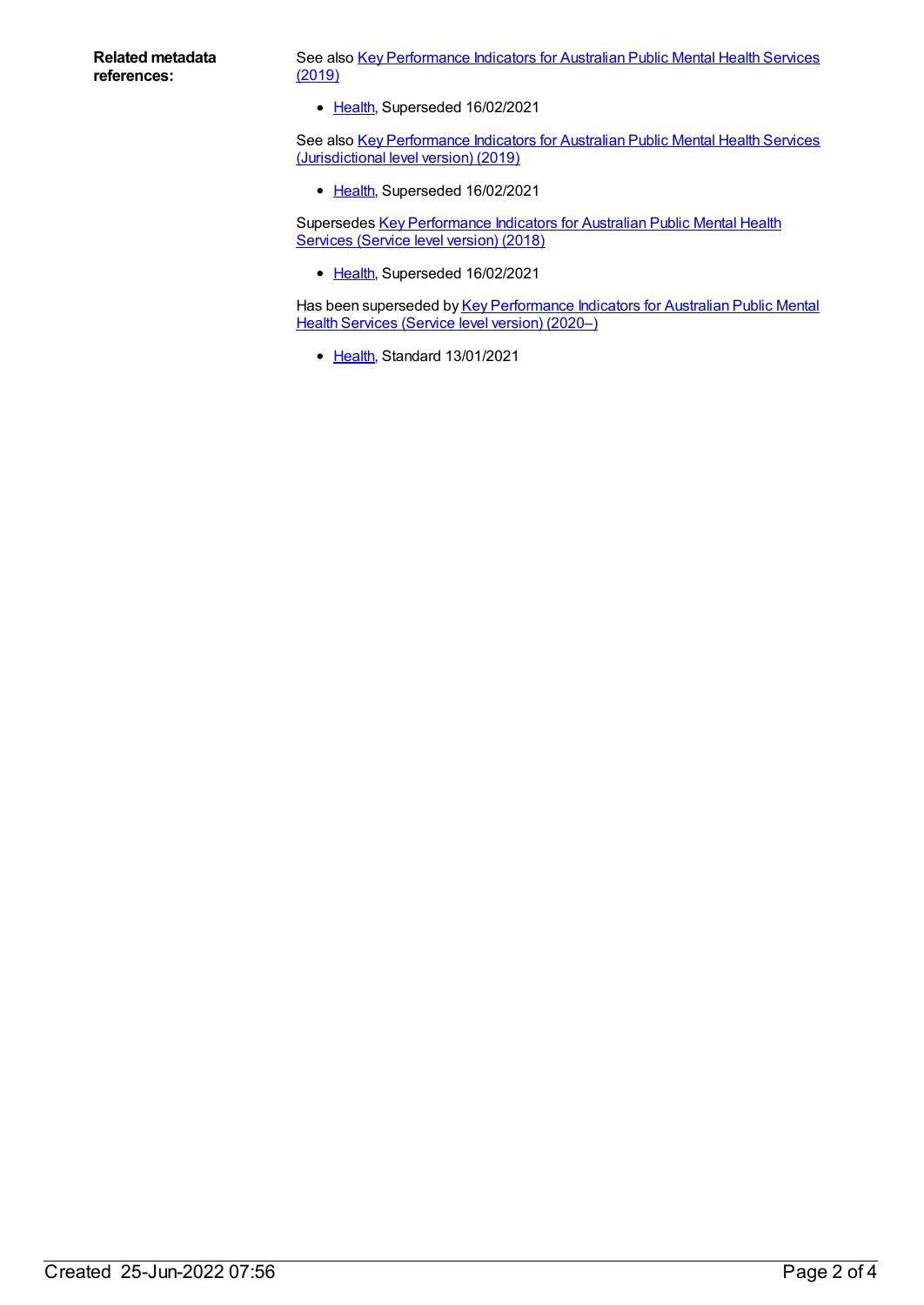**Indicators linked to this Indicator set:**

KPIs for [Australian](https://meteor.aihw.gov.au/content/712080) Public Mental Health Services: PI 01 – Changes in mental health consumers' clinical outcomes, 2019 (Service level) [Health](https://meteor.aihw.gov.au/RegistrationAuthority/12), Superseded 16/02/2021

KPIs for Australian Public Mental Health Services: PI 02 – Mental health [readmissions](https://meteor.aihw.gov.au/content/712092) to hospital, 2019 (Service level) [Health](https://meteor.aihw.gov.au/RegistrationAuthority/12), Superseded 16/02/2021

KPIs for [Australian](https://meteor.aihw.gov.au/content/712095) Public Mental Health Services: PI 03 – National Mental Health Service Standards compliance, 2019 (Service level) [Health](https://meteor.aihw.gov.au/RegistrationAuthority/12), Superseded 16/02/2021

KPIs for [Australian](https://meteor.aihw.gov.au/content/712076) Public Mental Health Services: PI 04 – Average length of acute mental health inpatient stay, 2019 (Service level) [Health](https://meteor.aihw.gov.au/RegistrationAuthority/12), Superseded 16/02/2021

KPIs for [Australian](https://meteor.aihw.gov.au/content/712072) Public Mental Health Services: PI 05 – Average cost per acute mental health admitted patient day, 2019 (Service level) [Health](https://meteor.aihw.gov.au/RegistrationAuthority/12), Superseded 16/02/2021

KPIs for Australian Public Mental Health Services: PI 06 – Average treatment days per [three-month](https://meteor.aihw.gov.au/content/712078) community mental health care period, 2019 (Service level) [Health](https://meteor.aihw.gov.au/RegistrationAuthority/12), Superseded 16/02/2021

KPIs for [Australian](https://meteor.aihw.gov.au/content/712074) Public Mental Health Services: PI 07 – Average cost per community mental health treatment day, 2019 (Service level) [Health](https://meteor.aihw.gov.au/RegistrationAuthority/12), Superseded 16/02/2021

KPIs for Australian Public Mental Health Services: PI 08 – [Population](https://meteor.aihw.gov.au/content/712098) access to specialised clinical mental health care, 2019 (Service level) [Health](https://meteor.aihw.gov.au/RegistrationAuthority/12), Superseded 16/02/2021

KPIs for [Australian](https://meteor.aihw.gov.au/content/712088) Public Mental Health Services: PI 09 – Mental health New client index, 2019 (Service level) [Health](https://meteor.aihw.gov.au/RegistrationAuthority/12), Superseded 16/02/2021

KPIs for Australian Public Mental Health Services: PI 10 – [Comparative](https://meteor.aihw.gov.au/content/712084) area resources, 2019 (Service level) [Health](https://meteor.aihw.gov.au/RegistrationAuthority/12), Superseded 16/02/2021

KPIs for Australian Public Mental Health Services: PI 11 – [Pre-admission](https://meteor.aihw.gov.au/content/712104) community mental health care, 2019 (Service level) [Health](https://meteor.aihw.gov.au/RegistrationAuthority/12), Superseded 16/02/2021

KPIs for Australian Public Mental Health Services: PI 12 – [Post-discharge](https://meteor.aihw.gov.au/content/712101) community mental health care, 2019 (Service level) [Health](https://meteor.aihw.gov.au/RegistrationAuthority/12), Superseded 16/02/2021

KPIs for Australian Public Mental Health Services: PI 13 – Mental health consumer outcomes [participation,](https://meteor.aihw.gov.au/content/712086) 2019 (Service level) [Health](https://meteor.aihw.gov.au/RegistrationAuthority/12), Superseded 16/02/2021

KPIs for [Australian](https://meteor.aihw.gov.au/content/712110) Public Mental Health Services: PI 15 – Seclusion rate, 2019 (Service level) [Health](https://meteor.aihw.gov.au/RegistrationAuthority/12), Superseded 16/02/2021

KPIs for [Australian](https://meteor.aihw.gov.au/content/712107) Public Mental Health Services: PI 16 – Restraint rate, 2019 (Service level) [Health](https://meteor.aihw.gov.au/RegistrationAuthority/12), Superseded 16/02/2021

#### **Collection and usage attributes**